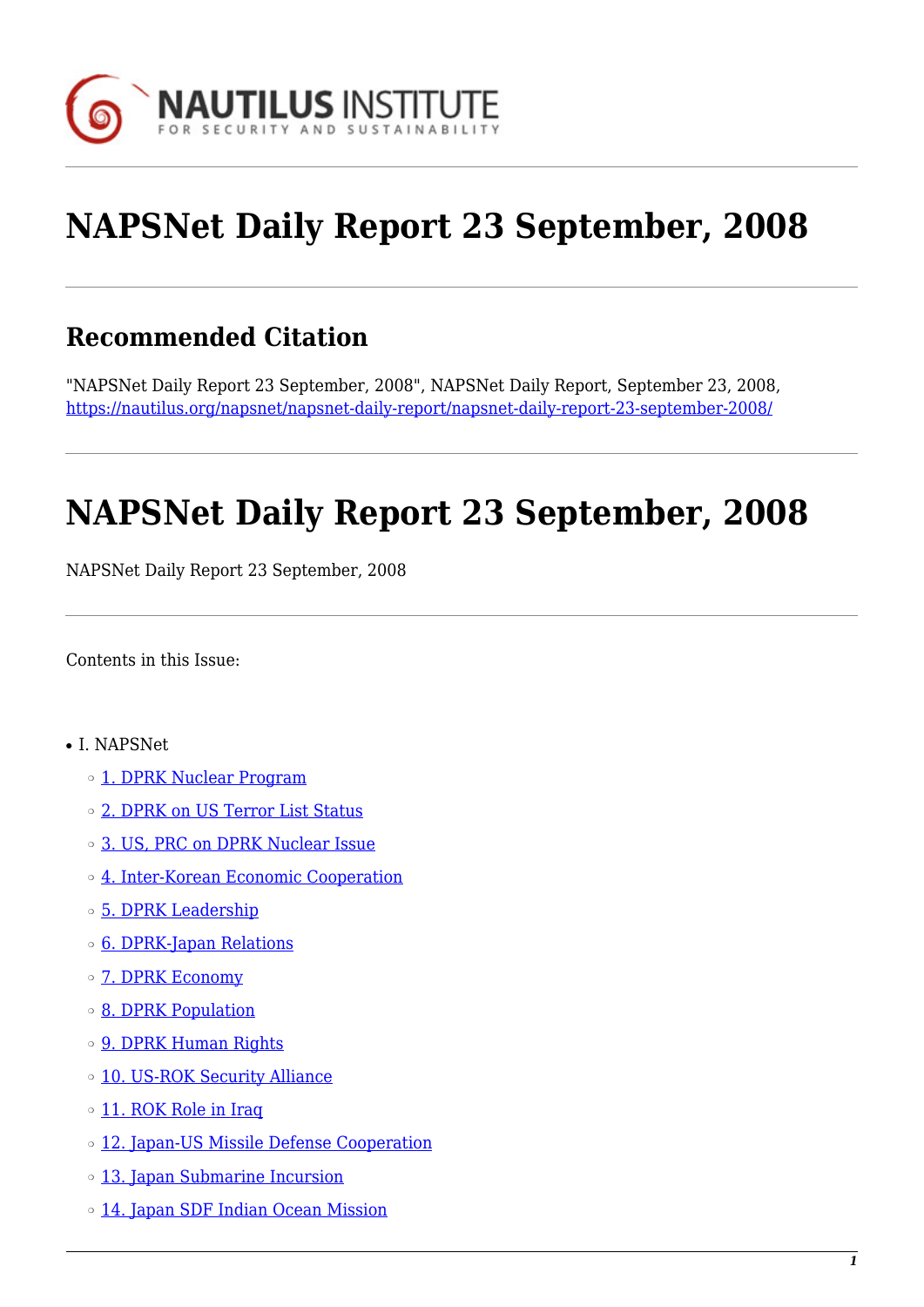- o [15. Japan SDF Nepal Dispatch](#page-5-1)
- o [16. Japan SDF](#page-5-2)
- ❍ [17. Cross Strait Relations](#page-5-3)
- ❍ [18. Sino-Indian Trade Relations](#page-6-0)
- ❍ [19. PRC on UNSC Reform](#page-6-1)
- ❍ [20. Sino-US Space Security](#page-6-2)
- o [21. PRC Space Program](#page-6-3)
- ❍ [22. PRC Environment](#page-7-0)
- ❍ [23. PRC Protests](#page-7-1)
- ❍ [24. PRC Nuclear Power](#page-7-2)
- II. PRC Report
	- ❍ [25. PRC Environment](#page-7-3)
	- ❍ [26. PRC Government Oversight](#page-8-0)
- III. ROK Report
	- ❍ [27. ROK Policy toward DPRK](#page-8-1)
	- ❍ [28. Inter-Korea Relations](#page-8-2)
	- ❍ [29. DPRK Nuclear Issue](#page-9-0)

[Preceding NAPSNet Report](https://nautilus.org/mailing-lists/napsnet/dr/2008-2/napsnet-daily-report-22-september-2008/)

# **I. NAPSNet**

# <span id="page-1-0"></span>**1. DPRK Nuclear Program**

Chosun Ilbo ("N.KOREA 'PRODUCED PLUTONIUM FOR SIX BOMBS'", 2008/09/22) reported that CIA Director Michael Hayden reiterated allegations that DPRK and Syria have been cooperatiing in the nuclear field since the late 1990s. "The depth of that relationship was revealed in the spring of last year," he said. "North Korea conducted a nuclear test two years ago, and the Intelligence community judges their program produced enough plutonium for at least a half-dozen weapons," Hayden recalled. It "poses a broad and complex challenge to global arms control."

### <span id="page-1-1"></span>[\(return to top\)](#page-0-0)

# **2. DPRK on US Terror List Status**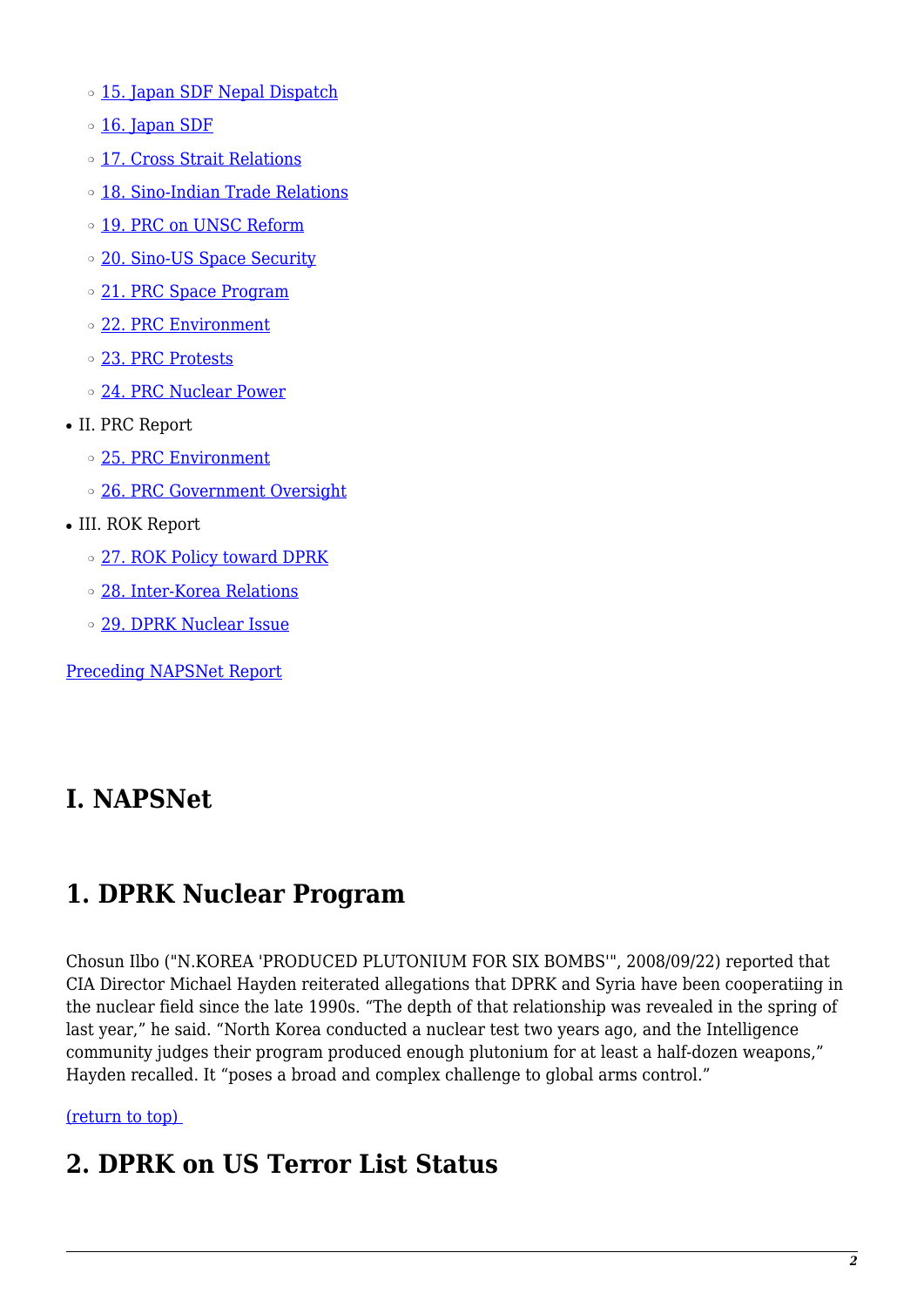The New York Times (Choe Sang-Hun, "NORTH KOREA SAYS IT SEEKS TO REMAIN ON TERROR LIST ", Seoul, 2008/09/22) reported that the DPRK said that it no longer wished to be removed from the United States' terrorism blacklist, signaling that it is hardening its stance amid reports that its leader, Kim Jong-il, may be seriously ill. "We neither wish nor expect to be delisted as a 'state sponsor of terrorism,' " the DPRK's state-run news agency, KCNA, quoted a ministry spokesman as saying. "We can go our own way."

#### <span id="page-2-0"></span>[\(return to top\)](#page-0-0)

# **3. US, PRC on DPRK Nuclear Issue**

Agence France-Presse ("BUSH TELLS HU OF 'CONCERN' OVER NORTH KOREA: WHITE HOUSE", New York, 2008/09/22) reported that US President George W. Bush and PRC President Hu Jintao agreed to "work hard" to convince the DPRK to follow a landmark June agreement to give up its nuclear programs, the White House said. And "the two presidents agreed that they would work hard to convince the North to continue down the path established in the six-party talks toward denuclearization," said Johndroe.

#### <span id="page-2-1"></span>[\(return to top\)](#page-0-0)

### **4. Inter-Korean Economic Cooperation**

Yonhap News ( Yoo Cheong-mo, "N. KOREA BLASTS LEE FOR OPPOSING DORMITORY CONSTRUCTION IN KAESONG", Seoul, 2008/09/21) reported that the Rodong Sinmun, the organ of the DPRK's Workers' Party, lambasted ROK President Lee Myung-bak for opposing a plan by ROK companies to build a dormitory for DPRK workers at an inter-Korean industrial complex in the DPRK's border town of Kaesong. Lee, while meeting with a group of ROK businessmen early this month, expressed concern about possible negative effects from the consolidation of DPRK workers in one dormitory on the corporate activities of ROK investors. He cited labor-management conflicts and even an inter-Korean conflict among the potential negative effects.

Chosun Ilbo ("INTER-KOREAN PROJECTS 'TO COST W14 TRILLION'", 2008/09/21) reported that it will cost about W14.3 trillion (US\$1=W1,153) to implement the projects agreed by former president Roh Moo-hyun and DPRK leader Kim Jong-il during the second inter-Korean summit in Pyongyang in 2007, the Unification Ministry said. The estimate comes from data submitted to Grand National Party lawmaker Yoon Sang-hyun, a member of the National Assembly's Unification, Foreign Affairs and Trade Committee, and combines government and private funds.

#### <span id="page-2-2"></span>[\(return to top\)](#page-0-0)

### **5. DPRK Leadership**

Yonhap News (Kim Boram, "EXPERTS URGE CONTINGENCY PLAN FOR COLLAPSE OF NORTH KOREA", Seoul, 2008/09/22) reported that experts on the DPRK said Monday that the ROK should be prepared for a sudden change in the DPRK, whose leader Kim Jong-il is reportedly ill. "The collapse of North Korea's regime can be triggered by Kim's death or a coup d'etat, and chances are high that it will lead to unification through South Korea's absorption (of North Korea)," said Prof. Huh Namsung of the Korea National Defense University at a parliamentary forum on crisis management. "We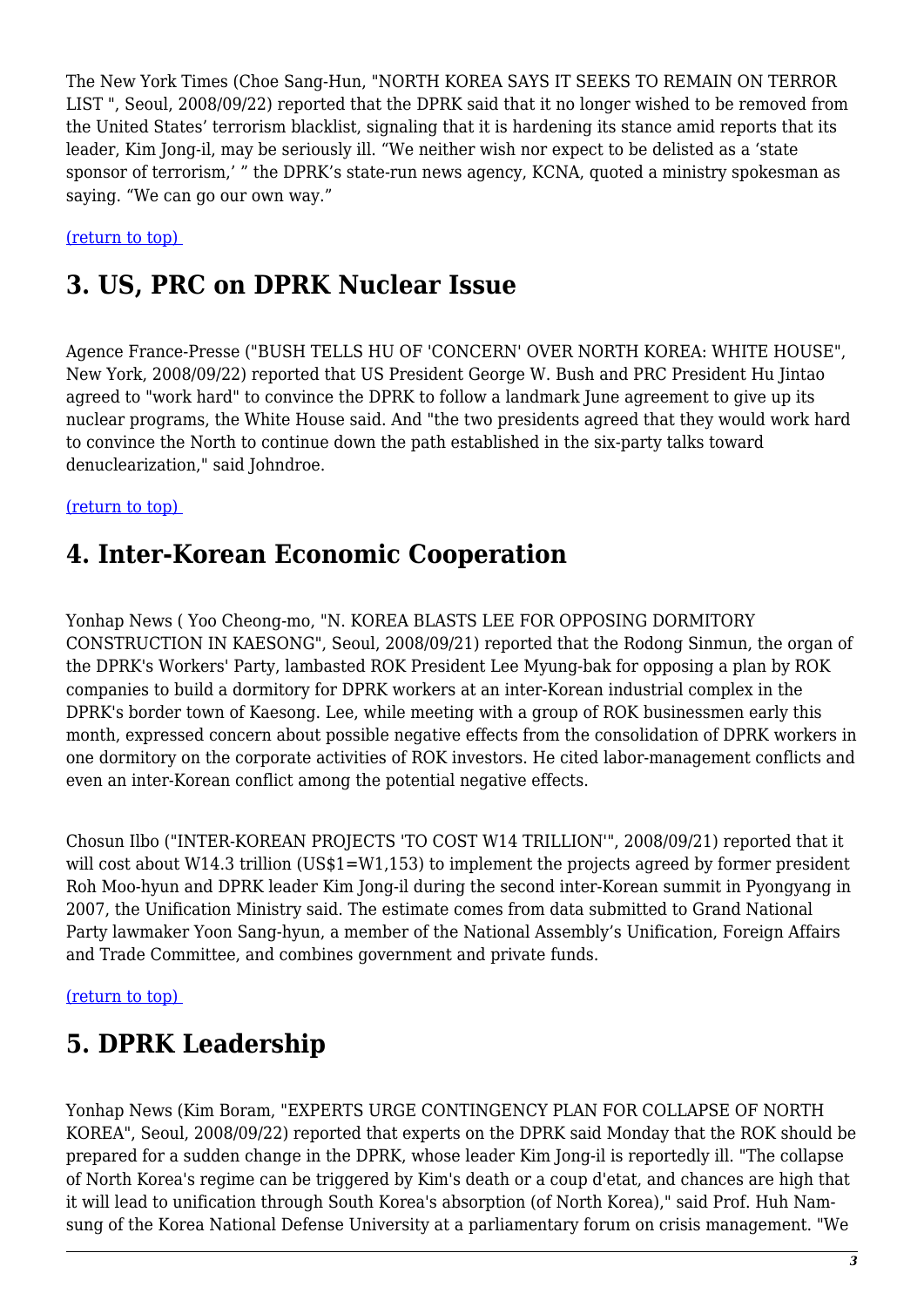need to start the preparations right away."

#### <span id="page-3-0"></span>[\(return to top\)](#page-0-0)

# **6. DPRK-Japan Relations**

Chosun Ilbo ("JAPAN IN FRESH PLANS FOR CONTINGENCIES IN N.KOREA", 2008/09/21) reported that after a five-year hiatus, the Japanese government is reviewing its crisis management plans in preparation for contingencies on the Korean Peninsula, which include evacuating Japanese from the ROK and accommodating refugees from the DPRK, the Nihon Keizai Shimbun reported. "To prepare for contingencies in North Korea in the wake of North Korean leader Kim Jong-il's ill health, Japan plans to re-examine the process of evacuating the Japanese (from South Korea) and an emergency alert system," the daily said. "Due to the difficulty of sending Self-Defense Forces to Korea, the Japanese government has worked out a plan to use Japanese civilian aircraft and rely on the U.S. military for the evacuation of the rest."

#### <span id="page-3-1"></span>[\(return to top\)](#page-0-0)

## **7. DPRK Economy**

Xinhua ("PYONGYANG AUTUMN INTERNATIONAL TRADE FAIR OPENS", 2008/09/22) reported that the fourth Pyongyang Autumn International Trade Fair opened here at the Three Revolution Exhibition of Pyongyang. More than 150 companies from 15 countries and regions took part in the four-day fair, which is scheduled to close on Thursday. Over 70 PRC companies, mainly from the PRC's northeastern Liaoning province, attended the event.

#### <span id="page-3-2"></span>[\(return to top\)](#page-0-0)

# **8. DPRK Population**

Korea Times ("UN TO ASSESS NORTH KOREAN POPULATION", 2008/09/20) reported that the United Nations will carry out a month-long final haul in the DPRK ahead of a population census there, scheduled for October 1 to 15. The United Nations Population Fund (UNFPA) said it has conducted data-collecting education to the DPRK and has been inspecting regional-level education for a population census in which as many as 35,200 field researchers and 7,500 inspectors will be dispatched, VOA reported, quoting a UNFPA spokesman, William Ryan.

#### <span id="page-3-3"></span>[\(return to top\)](#page-0-0)

# **9. DPRK Human Rights**

<span id="page-3-4"></span>Agence France-Presse ("EXPERTS ASK UN TO CONDUCT RIGHTS PROBE IN NKOREA", 2008/09/22) reported that the United Nations should set up a panel to investigate "severe" violations of human rights in nuclear-armed DPRK, an expert group said in a report. The report commissioned by former Czech president Vaclav Havel, ex-Norwegian prime minister Kjell Bondevik and US Nobel Peace Prize laureate Elie Wiesel said the UN General Assembly should "strengthen" its annual resolution on the DPRK by including the establishment of the expert probe panel.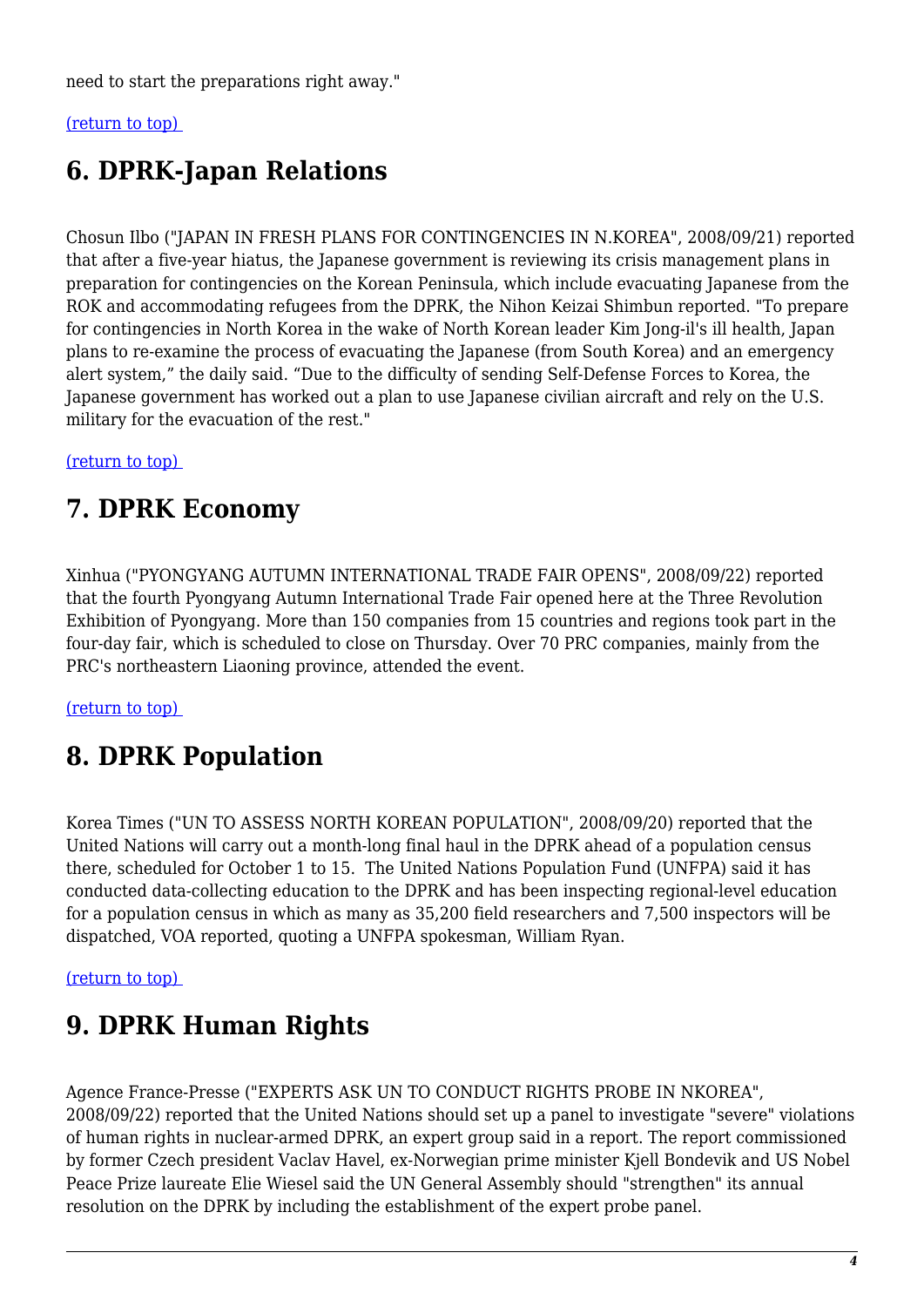# **10. US-ROK Security Alliance**

Joongang Ilbo (Shin Chang-woon, "SUPPORT RISES FOR U.S. TROOP PRESENCE: POLL", 2008/09/22) reported that the DPRK's nuclear brinkmanship seems to be having an effect on the ROK's mindset. Fewer South Koreans want American forces to withdraw from the peninsula this year than last, according to the latest JoongAng Ilbo survey. The annual survey also showed that optimism for Korean unification is down. Around 6 percent of the respondents said U.S. troops should completely withdraw from the ROK, while another 45 percent said they should leave gradually. The combined figure, 51 percent, rose steadily from 39 percent in 2003 to a peak of 62 percent last year. About 34 percent said they want US troops to stay for a significant period, while another 15 percent said they wanted continuous US presence.

Stars and Stripes (Ashley Rowland, "PYEONGTAEK MOVE COULD BE DELAYED ", Seoul, 2008/09/22) reported that a US Forces Korea spokesman said Friday that the command has not completed or released an updated timeline or costs for moving US troops to Pyeongtaek as part of a massive transformation project. A ROK newspaper, the Kyunghyang Shinmun, reported this week that a U.S. Congressional Research Service report said the move could be delayed to 2016. All US bases in and north of Seoul are scheduled to move to Pyeongtaek by 2012.

<span id="page-4-0"></span>[\(return to top\)](#page-0-0) 

### **11. ROK Role in Iraq**

Korea Times ( Jung Sung-ki, "SEOUL TO PULL OUT ALL TROOPS FROM IRAQ", 2008/09/22) reported that all ROK troops stationed in Iraq and Kuwait will return home by the year-end, ending four years of humanitarian and rehabilitation missions there, the Ministry of National Defense announced. Their one-year troop deployment, endorsed by the National Assembly last November, is to expire in December. But speculations have arisen that the conservative Lee Myung-bak government would seek an extension to the troop deployment to help the U.S.-led stabilization operation in Iraq.

#### <span id="page-4-1"></span>[\(return to top\)](#page-0-0)

### **12. Japan-US Missile Defense Cooperation**

Kyodo News ("JAPAN TO CONDUCT MISSILE INTERCEPTOR TEST OVER HAWAII IN NOVEMBER ", Tokyo, 2008/09/22) reported that Japan's Self-Defense Forces will test the capabilities of an antiballistic missile interceptor in space over Hawaii in the week starting Nov. 17, Defense Ministry officials said. The planned test of a Standard Missile-3 interceptor to be launched from the Aegis destroyer Choukai will follow the country's first test of the capabilities of the US-developed missile in December last year, they said.

#### <span id="page-4-2"></span>[\(return to top\)](#page-0-0)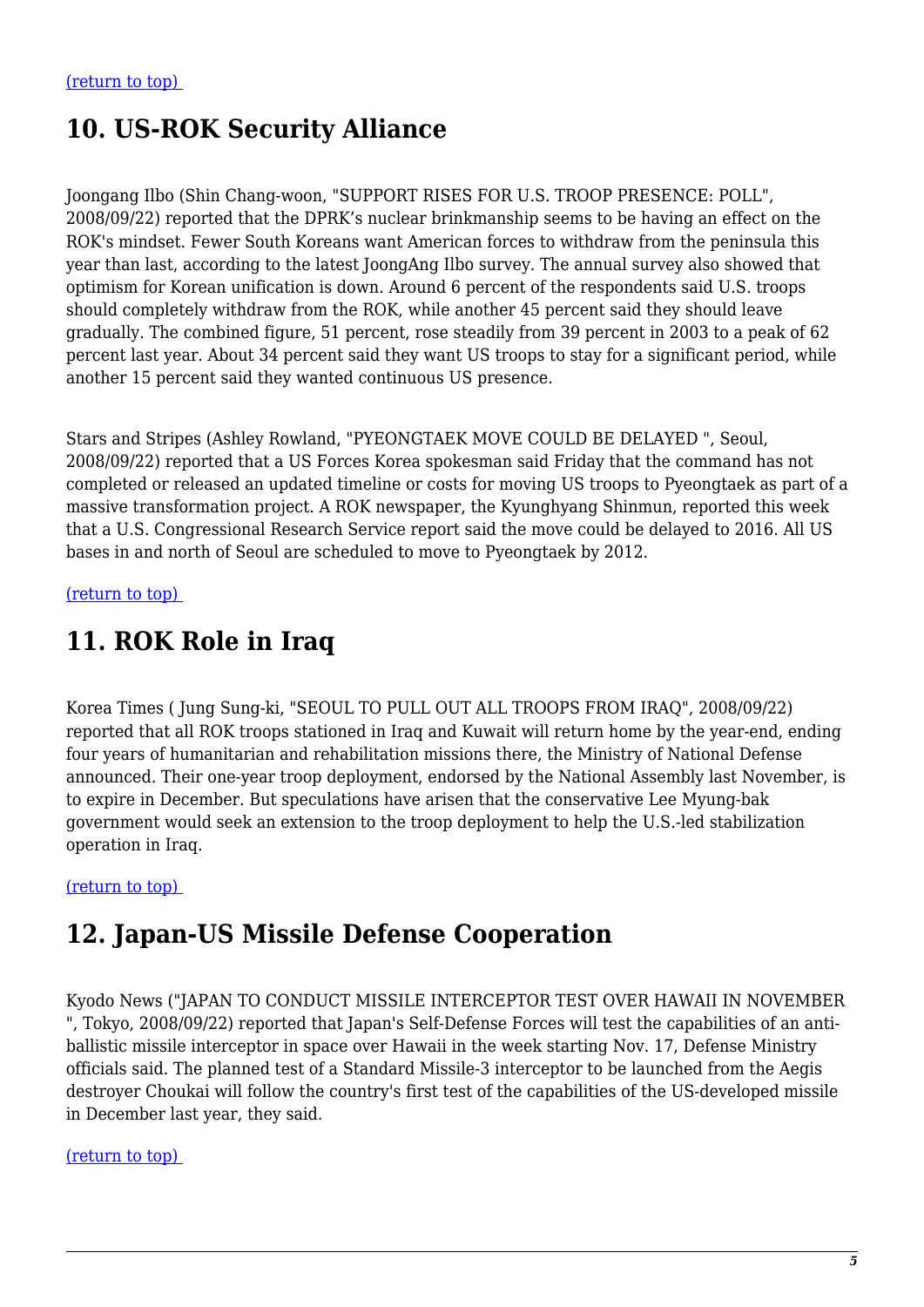# **13. Japan Submarine Incursion**

Kyodo News ("INVADING SUB MAY HAVE BEEN WHALE", 2008/09/22) reported that an unidentified object thought to have been a foreign submarine that invaded Japan's territorial waters a week ago may actually have been a whale, informed sources said. The Defense Ministry announced on Sept. 14 that the Maritime Self-Defense Force  $\overline{\phantom{a}}$  destroyer Atago had detected "a periscopelike object" at a point south of the Bungo Strait off Cape Ashizuri in Kochi Prefecture. But the ministry now suspects the vessel's crew misjudged the object and that it was probably a whale, the sources said.

<span id="page-5-0"></span>[\(return to top\)](#page-0-0) 

## **14. Japan SDF Indian Ocean Mission**

The Asahi Shimbun ("CABINET ENDORSES MSDF EXTENSION BILL", 2008/09/22) reported that in its last working session, outgoing Prime Minister Yasuo Fukuda's Cabinet approved a bill Friday to extend the Maritime Self-Defense Force's refueling mission in the Indian Ocean. The bill commits Japan to the US-led fight against terrorism in Afghanistan for a year beyond the Jan. 15, 2009, deadline.

<span id="page-5-1"></span>[\(return to top\)](#page-0-0) 

## **15. Japan SDF Nepal Dispatch**

Yomiuri Shimbun ("GOVERNMENT TO EXTEND SDF MISSION IN NEPAL", 2008/09/20) reported that the government has decided to extend by six months the deployment of unarmed Self-Defense Forces personnel attached to the U.N. Mission in Nepal, to support the peace process in the South Asian country. The dispatch, made in accordance with the U.N. Peacekeeping Activities Cooperation Law, is to be extended past the original Sept. 30 expiration date to March 31 next year.

<span id="page-5-2"></span>[\(return to top\)](#page-0-0) 

# **16. Japan SDF**

Japan Times (Kakumi Kobayashi, "MILITARY BEDEVILED BY HIGH SUICIDE RATE", 2008/09/22) reported that the Self-Defense Forces are struggling to curb suicides in its ranks, a serious problem that has haunted the military's 240,000 members for years. A total of 83 members of the SDF killed themselves between fiscal 2007 and March 2008, and the suicide  $\geq$  ratio stands at 34.4 per 100,000 people. Experts and some Defense Ministry officials warn that the circumstances surrounding SDF suicides are serious, given the fact that public servants enjoy stable employment and pay conditions.

<span id="page-5-3"></span>[\(return to top\)](#page-0-0) 

# **17. Cross Strait Relations**

Reuters ("EYED BY CHINA, TAIWAN BEGINS LOW-KEY MILITARY DRILL", Taipei , 2008/09/22)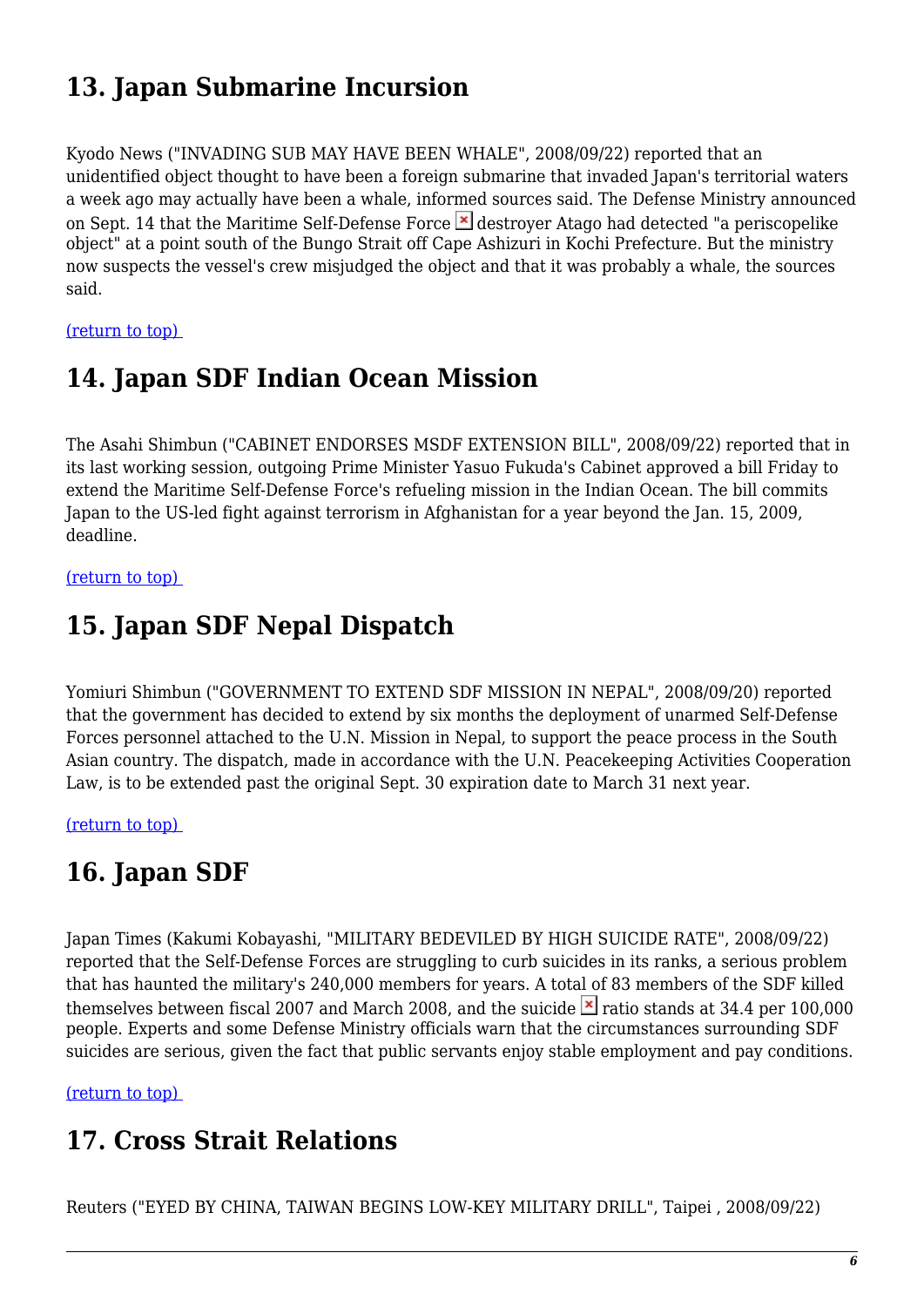reported that Taiwan launched a week of low-key military drills on Monday, axing a live-fire display as the island seeks better ties with the PRC. "Basically the priority is to keep Han Kuang as low-key as possible to smooth cross-strait relations," said Andrew Yang, secretary-general of the Taiwan think-tank China Council of Advanced Policy Studies. "They don't want a wrong interpretation."

<span id="page-6-0"></span>[\(return to top\)](#page-0-0) 

# **18. Sino-Indian Trade Relations**

UNI ("INDIA-CHINA TRADE VOLUME TO TOUCH USD 57 BILLION BY 2010", Bangalore, 2008/09/22) reported that the bilateral trade agreement between India and the PRC, which stood at only USD 18 billion in 2005 would leap frog to 57 billion dollars by 2010 when over 150 Indian companies, including IT giant Infosys, Tatas and others, begin their new operations in the neighbouring nation. Speaking at a seminar Federation of Karnataka Chamber of Commerce and Industries (FKCCI) senior Vice President J Crasta said the PRC has emerged as the largest trading partner in India.

<span id="page-6-1"></span>[\(return to top\)](#page-0-0) 

# **19. PRC on UNSC Reform**

Xinhua ("CHINA SAYS UN SECURITY COUNCIL REFORM SHOULD HAVE BROAD, DEMOCRATIC DISCUSSION", 2008/09/22) reported that the PRC supports the necessary and appropriate reform to the UN Security Council (UNSC), however, all plans should undergo broad and democratic discussions, said the Foreign Ministry. Vice Foreign Minister He Yafei said the PRC supported the necessary and appropriate reform to the Security Council, which aims to enhance its authority and efficiency. The reform should give priority to the African countries, which are under-represented on the Council. The reform should also tackle the easy problems first, before moving on to the hard ones, he added.

### <span id="page-6-2"></span>[\(return to top\)](#page-0-0)

# **20. Sino-US Space Security**

Reuters ("U.S., CHINA URGED TO WORK OUT SPACE SECURITY REGIME", Washington, 2008/09/21) reported that the PRC's demonstrated anti-satellite capability makes it critical for Washington to work with Beijing to avoid an arms race in space, a leading US think tank said on Thursday. The Council on Foreign Relations report, "China, Space Weapons, and U.S. Security," urges the next US administration to update policy for "an era where space is a potentially far more contested domain than in the past, with few rules." "The risks inherent in space conflict, where vital U.S. interests are at stake, suggest that preventing space conflict should be a major U.S. security objective," said the report.

<span id="page-6-3"></span>[\(return to top\)](#page-0-0) 

# **21. PRC Space Program**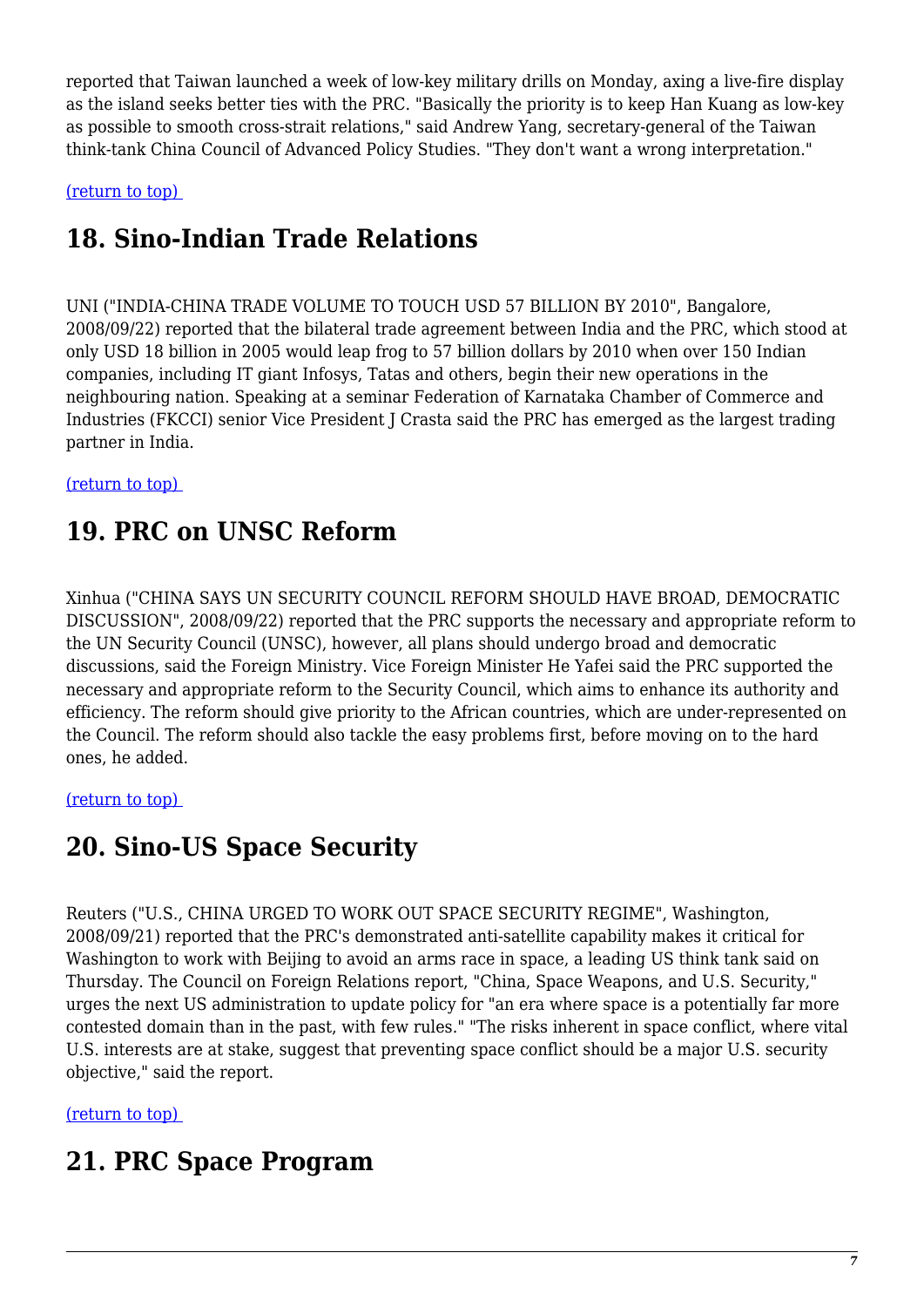The Associated Press (Christopher Bodeen, "CHINA'S THIRD MANNED MISSION TO INCLUDE SPACEWALK", Beijing, 2008/09/22) reported that the PRC this week launches its most ambitious space mission yet, a sign of rising confidence as Beijing cements its status as a space power and potential future competitor to the US. The Shenzhou 7 mission, to launch as early as Thursday, will be the first to carry a full complement of three astronauts, one of whom will perform the PRC's first space walk, or EVA for "extra-vehicular activity." The maneuver will help the PRC master docking techniques needed for the construction of a space station, likely to be achieved initially by joining one Shenzhou orbiter to another.

#### <span id="page-7-0"></span>[\(return to top\)](#page-0-0)

### **22. PRC Environment**

Telegraph (Richard Spencer, "BEIJING SMOG RETURNS AFTER OLYMPICS", Beijing, 2008/09/22) reported that two months after being imposed, the restrictions came to an end without fanfare or formal government announcement, just over three days after the Paralympics finished. Yesterday hundreds of heavily polluting factories that had to cut or stop production for the two months were also allowed to resume normal work. Many pledged to increase output to make up for losses caused by the shutdown. The Ministry of Environment protection website recorded Beijing's air pollution index as having risen to 88.

#### <span id="page-7-1"></span>[\(return to top\)](#page-0-0)

### **23. PRC Protests**

The Guardian ("CHINA'S SLOW CIVIL AWAKENING", 2008/09/22) reported that ninety thousand protests in a single year reflect a growing disaffection with official cover-ups and corruption. Behind the calamities, there are signs of change in Beijing. Though they hold one-party power, the country's leaders know that they have to respond to popular concerns in ways that were not the case in the first decades of rule. The protests are single-issue affairs, and do not represent organised opposition to communist rule. Still, for a regime that puts great store in stability, such grassroots sentiment cannot be ignored, particularly when it is prompted by anger against local officials or when it spills over into attacks on government and party offices.

#### <span id="page-7-2"></span>[\(return to top\)](#page-0-0)

### **24. PRC Nuclear Power**

Donga Ilbo ("`CHINA COVERED UP NUKE PLANT FIRE LAST MONTH`", 2008/09/22) reported that a big fire broke out last month in the PRC's biggest nuclear power plant in Lianyungang, Jiangsu Province, and though a radiation leak was suspected, the PRC media did not report the accident, the Hong Kong daily Ming Pao said yesterday. The daily said the fire occurred Aug. 26 after a transformer at the Tianwan nuclear plant exploded.

#### [\(return to top\)](#page-0-0)

### <span id="page-7-3"></span>**II. PRC Report**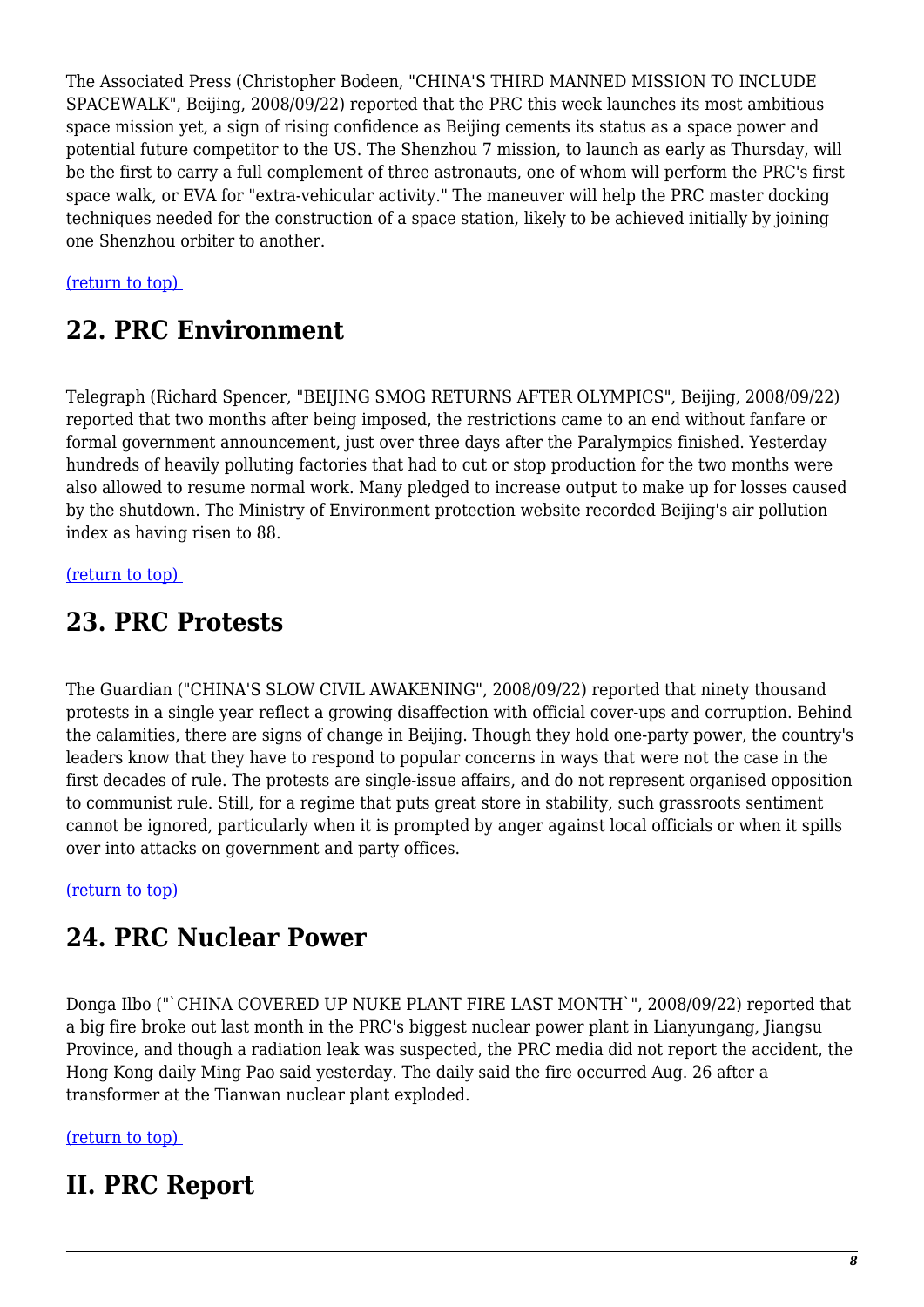# **25. PRC Environment**

China Quality News ("ASIA-PACIFIC ENVIRONMENTAL CONFERENCE CALLS FOR PROTECTING BIOLOGICAL DIVERSITY", 2008/09/19) reported that the 16th Asia-Pacific Environmental Conference was closed on September 14<sup>th</sup> in Nagoya, a central city of Japan. The meeting adopted a presidential statement, calling for the set up of a new international biological diversity conservation goal, to replace the existing one, which requires the rate of extinction to drop sharply in 2010 comparing with the rate in 2002. In addition, the presidential statement also called for establishing an Aisa Area Foundation for aiding developing countries on biological diversity protection.

<span id="page-8-0"></span>[\(return to top\)](#page-0-0) 

### **26. PRC Government Oversight**

China Youth online ("CHINA SUFFERS BLACK WEEKEND WITH 3 CATASTROPHIC ACCIDENTS", 2008/09/22) reported that this is a black weekend for the PRCa. At 3:30 on September 20, a fire accident was taken place in a coal mine of Hegang City, Heilongjiang Province, which had killed 12 miners, with 19 still missing. At 10:49 p.m. on September 20, a dance club fire in Longgang District, Shenzhen City had killed 43 people and injured 59. The next day, at 1:10, 37 people were killed by a coal and gas outburst accident in Dengfeng City, Henan Province. 3 Catastrophic accidents in two days reflected that the government's supervision and inspection had been loose and law enforcement inefficient.

[\(return to top\)](#page-0-0) 

### **III. ROK Report**

# <span id="page-8-1"></span>**27. ROK Policy toward DPRK**

Tongil News ("MB ADMINISTRATION SHOULD CHANGE DPRK POLICY AMID TENSION ON PENINSULA", 2008/09/23) reported that Kim Yeon-chul, the representative of Hankyure Peace Institute pointed that Lee Myung-bak administration's DPRK policy is focusing too much on merely differentiating itsef from what it was like for the past ten years. The break-off of the inter-Korean relationship would not have happened if the government had put as much effort into deciding which tasks they need to focus attention on and adjust the process wisely.

<span id="page-8-2"></span>[\(return to top\)](#page-0-0) 

### **28. Inter-Korea Relations**

Kyunghyang Shinmun ("FORMER ROK UNIFICATION MINISTER CRITICIZES RESUMING OPLAN 5029", 2008/09/23) reported that Lee Jong-suk, the former ROK Unification Minister who suspended further development of OPLAN 5029, which refers to a joint contingency plan with the US when